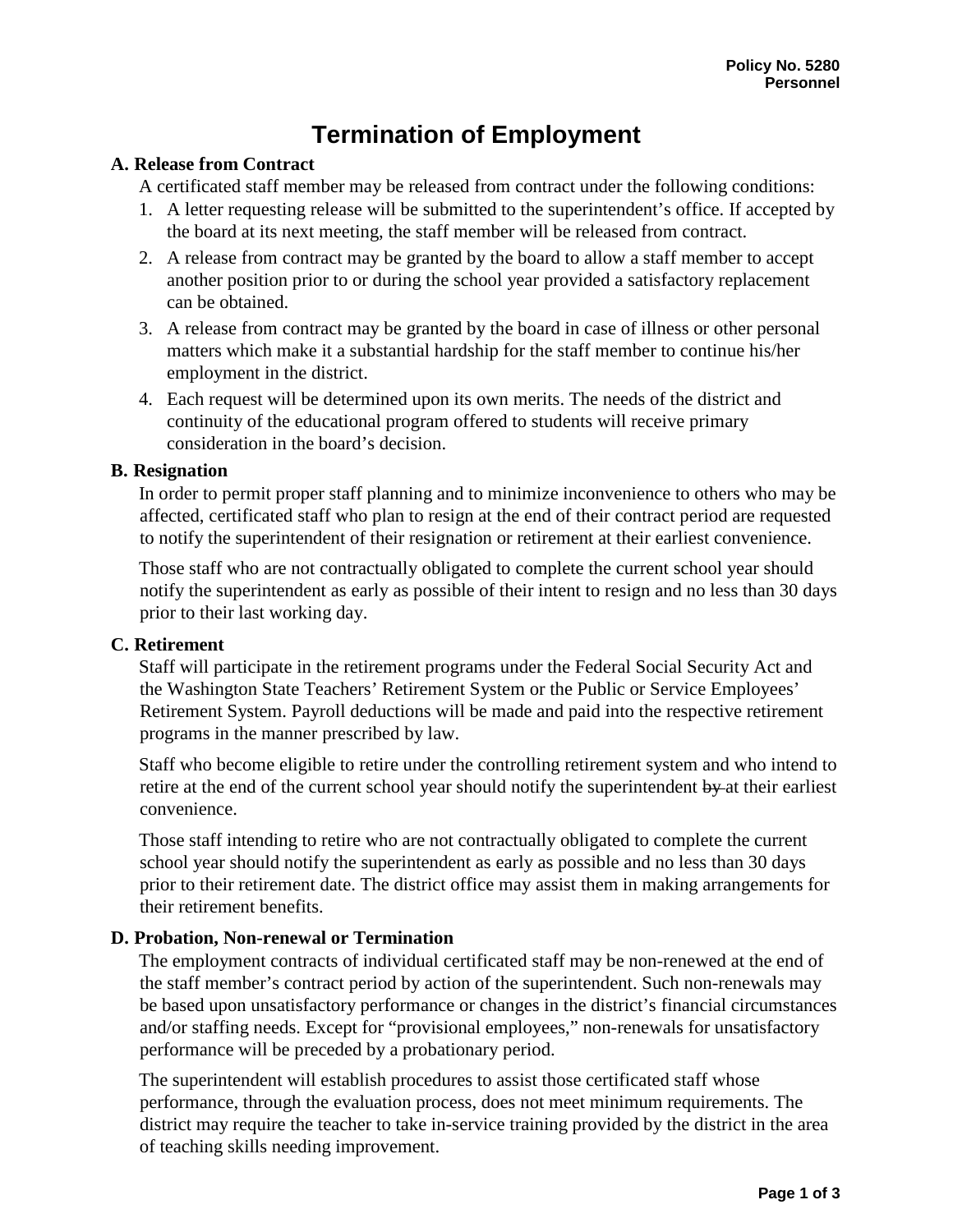# **E. Program and Staff Reductions**

Program and staff reductions may be required as a direct result of enrollment decline, failure of a special levy election or other events resulting in a significant reduction in revenue, or termination or reduction of funding of categorically-funded projects. The board may, after a review of such indicators as test results, community surveys, informal and formal statements of support and/or opinion and the district's statement of philosophy, identify those educational programs and services which will be reduced, modified or eliminated.

When the reduction, modification or elimination of programs and/or services necessitates a reduction in staff, the board will retain staff members based upon the applicable collective bargaining agreement.

The superintendent will develop procedures to implement this policy except that any collective bargaining agreement in effect will supersede this policy.

## **F. Involuntary Termination**

The superintendent has the statutory authority to issue probable cause for termination to a certificated staff member. The board will consider the termination of a classified staff member based upon the recommendation of the superintendent. The notice of termination will include notice of any appeal rights the employee may have and notice of the appeal processes.

| <b>Cross References:</b> | Board Policy 5006<br>Board Policy 5240 | <b>Certification Revocation</b><br>Evaluation of Classified, Certificated and<br><b>Administrative Staff</b>                                                                                                            |
|--------------------------|----------------------------------------|-------------------------------------------------------------------------------------------------------------------------------------------------------------------------------------------------------------------------|
| Legal References:        | RCW 28A.400.300                        | Hiring and Discharging Employees —<br>Written leave policies — Seniority<br>and leave benefits, retention upon of<br>employees transferring between<br>school districts and other educational<br>employers              |
|                          | 28A.400.320                            | Mandatory termination of classified<br>employees — Appeal — Recovery<br>of salary or compensation by district                                                                                                           |
|                          | 28A.400.340                            | Notice of discharge to contain notice of<br>right to appeal if available                                                                                                                                                |
|                          | 28A.405.140                            | Assistance for teacher may be required<br>after evaluation                                                                                                                                                              |
|                          | 28A.405.210                            | Conditions and contracts of employment<br>— Determination of probable cause<br>for non-renewal of contracts —<br>Nonrenewal due to enrollment<br>$\alpha$ decline or revenue loss — Notice —<br>Opportunity for hearing |